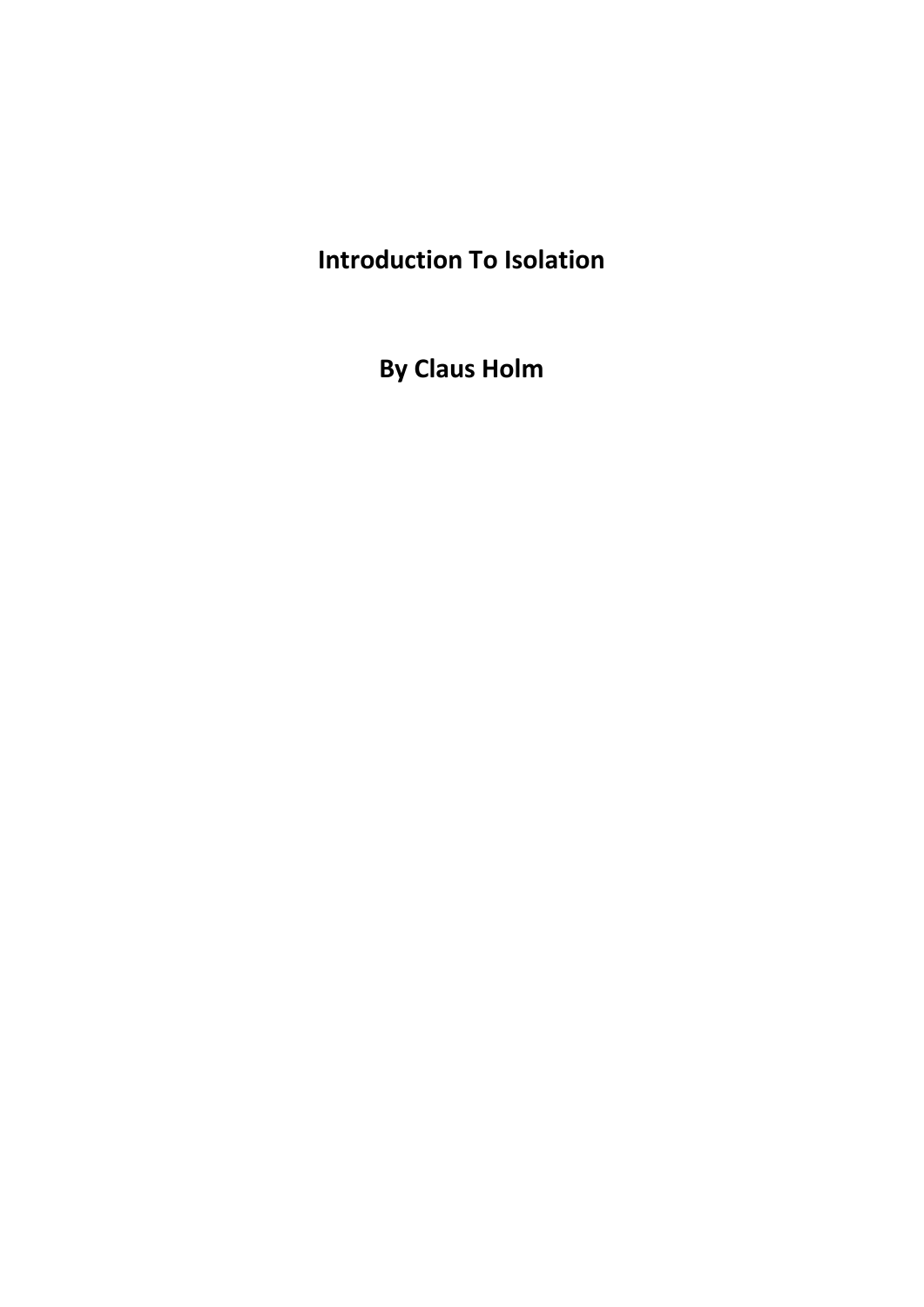## **Introduction To Isolation**

The soldiers arrived in the middle of period five. Jess was standing in front of the blackboard, patiently going through the assignment from Monday (a three page essay on George Orwell's "1984"), and reading bits of the various essays aloud. He was right in the middle of Mike Paulson's paragraph about how the Thought Police was the next step for the Patriot Act, when the classroom door was ripped open by two soldiers with rifles. Jess turned his head, and lowered the paper in surprise. The soldiers were in full uniform and wearing what looked like gas masks on their faces.

"What's going on?" he asked. The first soldier took a step forward and raised his rifle, making the students give a collective shriek. Several of them ducked under the tables as they had been taught to do in case of a school shooting.

*"Everybody get to the back of the class!"* the first soldier shouted. His voice was muffled by the mask*."This is an emergency!"*

Jess took a step towards the soldiers. "Is it a school shooting?" he asked, immediately regretting it. It had to be something much worse. No soldier would be wearing a gas mask for a shooting.

"Just get to the back, sir. Control your students. As of right now, you're all considered enemy combatants and we will not hesitate to shoot."

Jess felt a horrible chill fill his heart. Enemy combatants? The codeword for "no rights" in the United States that had arisen since 2001. He held up his hands, making it very clear from his body language that he was complying. "All right. Everybody, we'll do exactly what these gentlemen want. Everybody gather in the back and sit down. Let's all try to take it easy." The last he said with a sideways glance at the soldiers.

The second soldier raised a walkie-talkie and spoke into it. "Room eighty-four secure."

"Acknowledged," a voice came back.

"Can you tell us what's going on?" Patty Beecher asked. She was a mousy brunette with glasses whose fairly plain exterior hid a sharp brain

"The school has been quarantined, due to a terrorist incident. That's all you need to know right now". Soldier Number One took a few steps towards Jess's table, sitting down on the edge of it. None of the two soldiers were wearing rank insignia, Jess noticed, but soldier Number One seemed to be in charge. He waved at Number Two, who moved closer to the center of the room, rifle still held ready at the shoulder.

"Well, you have to be able to tell us something!" Patty continued. "Are we in danger?"

"Patty," Jess said, but Number One seemed to focus on her behind the tinted glass of his mask.

"I said that's all you need to know right now. Sit down and shut up or I will not be held responsible for the consequences. "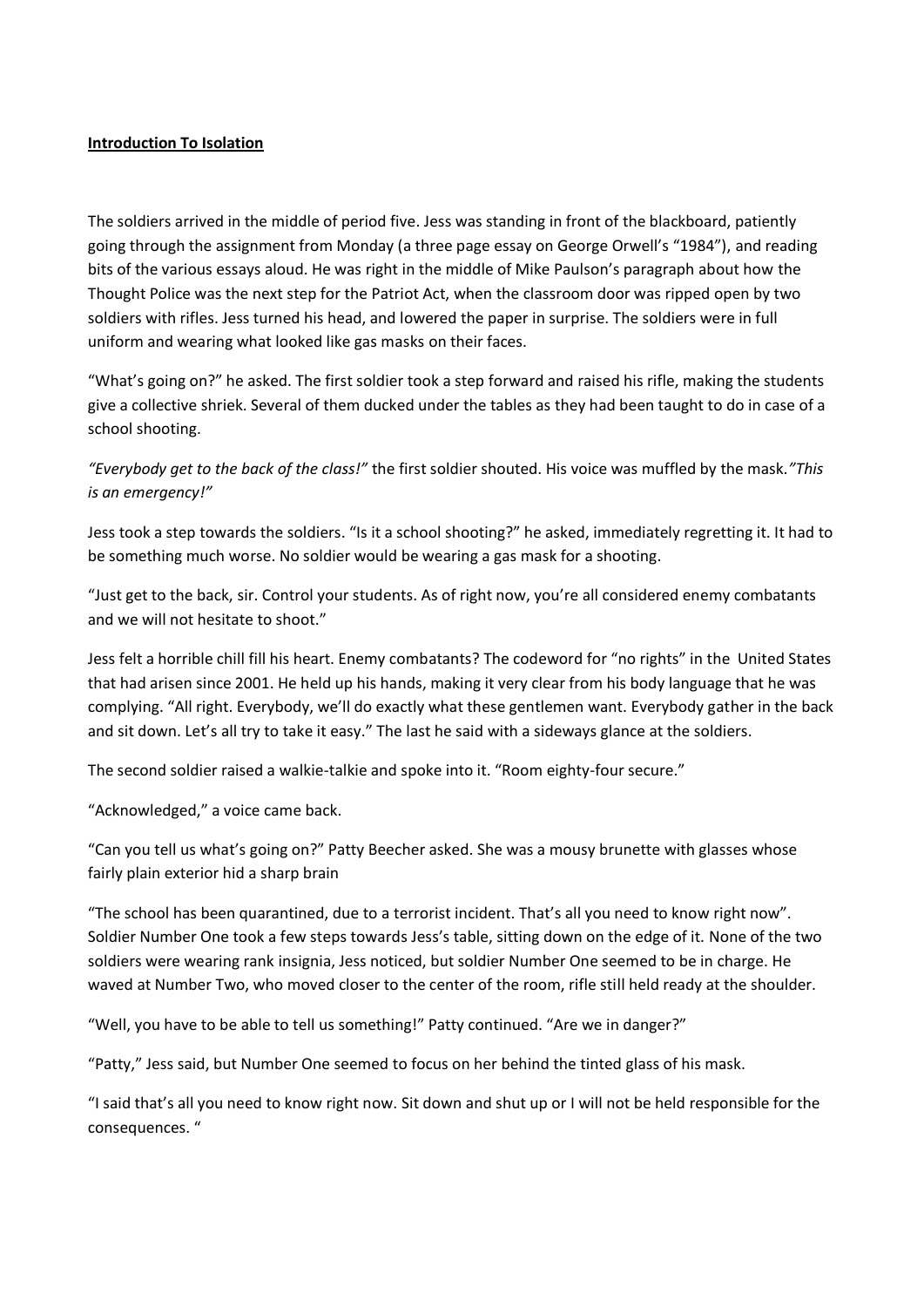Jess grabbed her arm and made her sit down. Patty's expression was both angry and determined. It looked to Jess as if she would be ready to risk getting shot to get answers.

He sat down next to her, putting his arm round her shoulder for a moment. He turned his head and looked at the rest of his class. There were fifteen of them, and most of them seemed more confused and amused than actually scared. He could see Murphy Bracknell, always a troublemaker, fiddling with something in his backpack which he had grabbed from his seat on the back row. He looked up once in a while at the soldiers, but then focused his attention on the backpack again.

"I am going to need all your cell phones, pagers, or anything like that." Soldier Number Two spoke up for the first time, and pulled a big plastic bag from a pocket in his belt. "Turn them off, and put them into this bag."

He handed the bag to Ross Nelson, who sat on one end of the group. "Why?" he asked, as he pulled his cell phone out of his pocket.

"No communication goes in or out except through us." Soldier Number Two said. "Just do it, kids. In the bag."

Ross turned his cell phone off, giving a faint beep, and then stuck it into the bag. He passed the bag back over his shoulder to Dave Pelsen, who took it and let his iPhone follow Ross's old Nokia.

Slowly, the bag made its way through the group of students. A few of them looked like they wanted to make trouble, but none did. When the bag was full, Soldier Number Two picked it up and put it in the corner.

Jess, who had put his phone into the bag as well, felt very alone when the bag was closed. He had no doubt his students felt even worse than he did. They were used to their friends and family being only a single touch of a button away, texting or writing on social media. Now, they were alone – perhaps for the first time in a long time.

From somewhere else in the building, a shot rang out. Just a single one.

"One down" squawked the radio. "Repeat, one suspect down. Unknown if it's a genuine one, but reacted hostile."

Number Two looked at Number One. "Should we help them?"

"They've got it covered. We do what we were ordered to and hold this group. If they want us to do something else, they'll tell us."

Patty began trembling against Jess's arm. He looked at her. "Hey…it's okay."

"It's not okay…they just shot someone! You heard them! They didn't even know if it was who they're looking for, but they shot anyway!"

She stared at him, her eyes frightened behind her glasses. "Do you think they will hurt us, Mr. Jamison?"